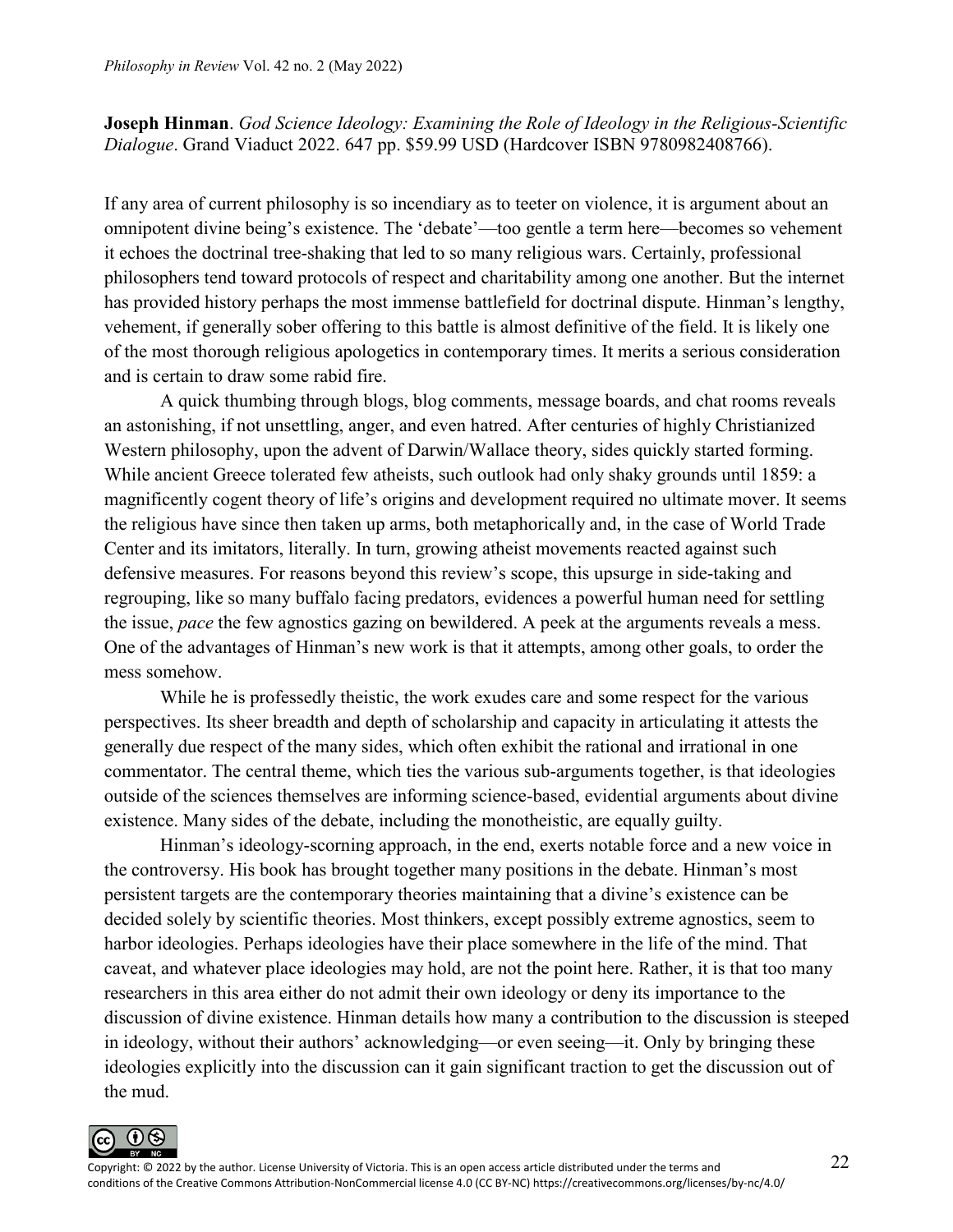The chief culprit in ideological negligence to Hinman appears to be assuming the sciences offer the sole route to knowledge. Disciplines outside the sciences, such as philosophy, do not produce knowledge. Some commentators may add that therefore these other disciplines have no legitimate place in learning. Of course, there is no global, unanimous agreement as to what 'science' consists of. Most important, for this alleged scientific approach to increasing knowledge, is how this theory is itself philosophical, not scientific. What this theory assumes is, in fact, an ideology (Hinman does speak explicitly to the matter of what an ideology consists of). Being covertly motivated by such ideologies without admitting as much, the author suggests, precludes the contestants from playing on a level field, or in the same field at all.

Hinman enters the fray over the 'new atheist' and related outlooks primarily through controversies over the nature of the sciences. I adhere to Philip Kitcher's contention that, due to the significant differences among the sciences, it is more apt to speak of them in the plural rather than with the monolithic and presumably unified 'science.' While conceding that Kuhn's and Popper's views differ notably, Hinman observes how their philosophies of science show that scientific disciplines are much richer than mere amassers of facts. But Hinman maintains that the amasser-offacts view is often wielded as a weapon against religions for not generating facts. Rather, Hinman holds, neither religions nor sciences merely gather facts. Religions form a major source for such matters as why the universe is here, what humans are to accomplish here, how and why one should live. Sciences may explain how the universe came about but not why it did so. Sciences may state what humans do accomplish but not why anyone should bother accomplishing anything. Sciences explain how humans stay alive but not why they should, as religions may do. As these contrasts between religions and sciences evidence, the sciences are more than fact-amassers but, as is commonly recognized, offer explanations of natural phenomena. One may then safely say: Religions offer explanations of natural phenomena and perhaps other kinds of phenomena but do not merely accumulate facts. Sciences offer the best currently possible theories of natural phenomena, deriving facts as a side-effect, but not explaining any reputed *un*natural phenomena.

Hinman points out that such distinctions between religions and sciences may be agreeable to many people across the disciplines, but not to other groups, such as the New Atheists. That latter view would, rather, contend that there are no non-natural phenomena or non-natural facts, because these fall outside the domain of sciences. Only the sciences are the sources of knowledge, and attempting to attain knowledge otherwise fails by definition. The problem here, Hinman describes, is not only begging the question, but also lacking admittance of the underlying ideology. Such admittance could at least clarify the playing field. The argument Hinman targets defines knowledge as the outcome solely of the sciences—as the sciences' exclusive domain. Any pursuit outside the sciences is not the sciences' and so is not knowledge. Knowledge, among other traits, is true and factual. Since religions are not part of the sciences, they cannot render knowledge or truth. They are simply exercises in noise and futility. Certainly, Hinman concurs, there may be a scientific study of religions as phenomena of human society. But religion itself is not a science, no more than a bird is a science in the way that ornithology is. Besides the begging of the question of what knowledge is, the 'scientistic' argument is based on ideology—which may explain why it begs the